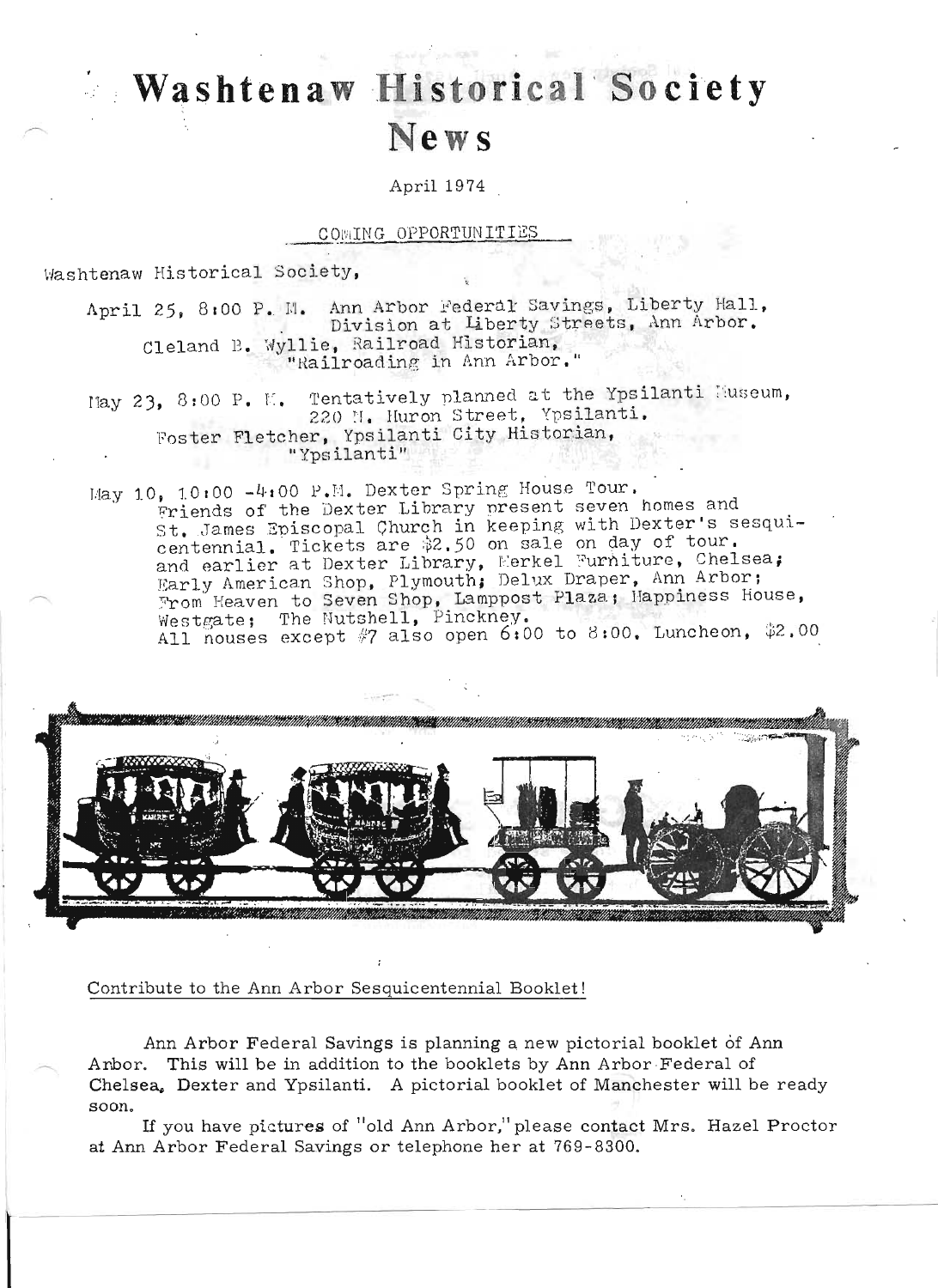Washtenaw Historical Society News, April, 1974. 2.

## Dexter Craft Fair.

 $f$  you did not attend the Pioneer Craft Fair held April 6 by the If you did not attend the Pioneer Craft Fair held April 6 by the<br>exter Historical Society, you missed a fine affair. Held in the Deitry High School gym there was ample space for both the exhibits and parking.



. a 7 mea. A way the SWA Way of the 35 they advertised. Among them we can mention but a few. The children seemed attracted to the woman making butter. Perhaps the samples of home-made bread spread which the newly made butter was the samples of home-made bread spread<br>ith the newly made butter was the attraction. Nearby was a lady paint-<br>ng china, and next to her examples of the paper exact , quilling

 $\frac{1}{2}$   $\frac{1}{2}$ 



Various types of woodcraft were demonstrated. On stage-and next to it were some fine quilts-with beautiful quilting, as well as interesting r were some iine quilts-with beautliul quilting, as well as interesting.<br>Xamples of patch work and embroidered tops not yet quilted. The lacexamples of patch work and embroidered tops not yet quilted. The lace-<br>aker's booth was very interesting, and the women manning it were helpful in answering questions about both the exhibit and other kinds of examples of patch work and embroidered tops not yet quilted. The lace-<br>maker's booth was very interesting, and the women manning it were help-<br>ful in answering questions about both the exhibit and other kinds of<br>lace makin

he woman caning a chair seemed to know her craft well. Alongside a demonstration of weaving a rush seat was going on. The material used demonstration of weaving a rush seat was going on, The material used<br>as a prepared fiber, but the lady also had native rush and showed how it could be used. eemed to know her craft well. Alongside<br>ush seat was going on. The material used

Everyone seemed eager to answer questions. If the luncheon served Everyone seemed eager to answer questions. If the Luncheon served<br>as as delicious as the baked goods for sale at the entrance, it must was as delicious as the baked goods for sale at the entrance, it must<br>have been a fine meal. We hope the Fair was as profitable as it was pleasant!

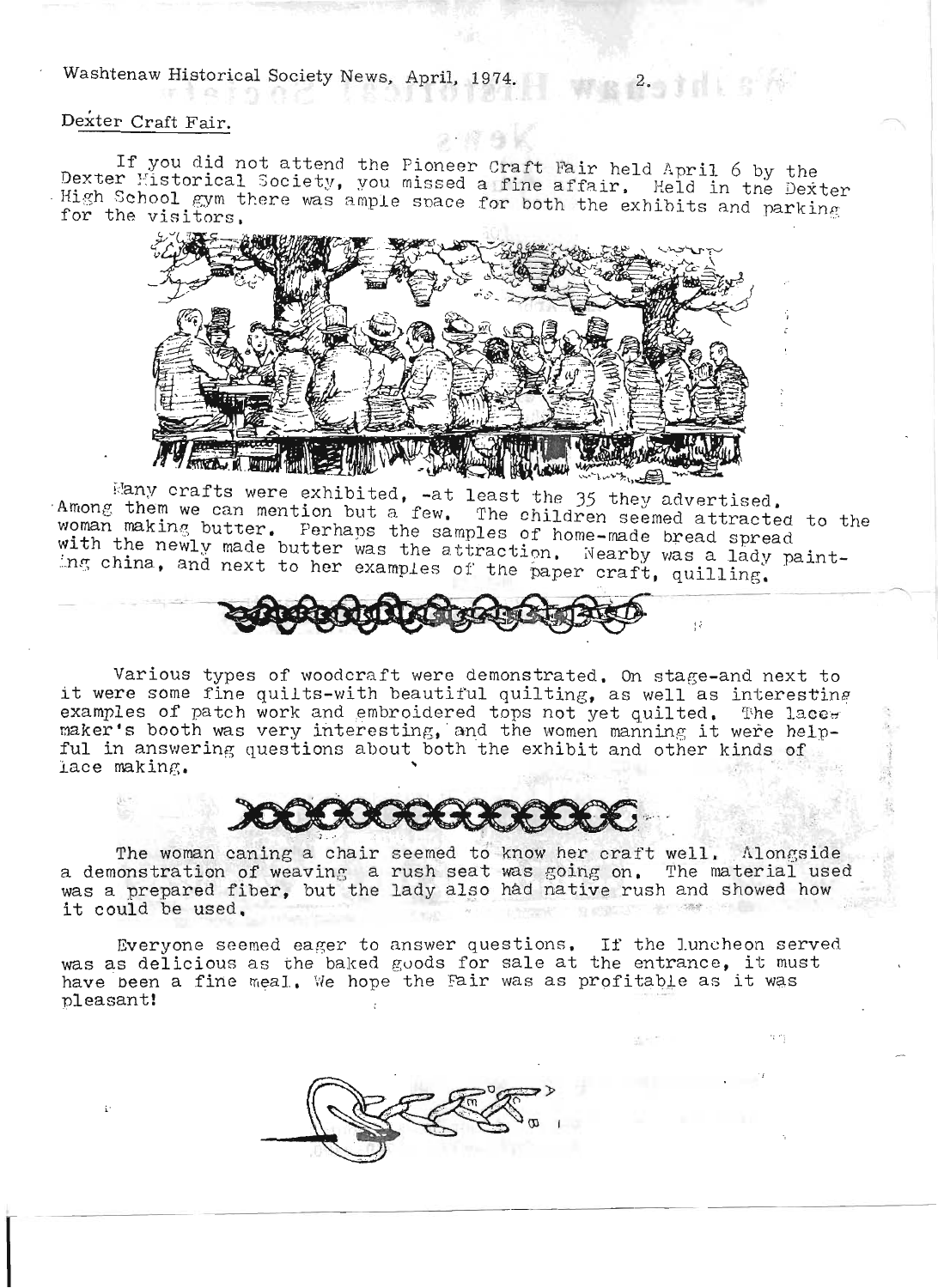One of the responsibilities of the Washtenaw Historical Society is to One of the responsibilities of the washield in union can be courses may be best used, here is used, here we have no present and present in present that succeeding  $\frac{1}{2}$  are the succeeding generations may be best used, heautified and preserved so that succeeding generations may point with pride to our achievements. It is with this purpose in mind that we bring to you an example of a failure to implement well-designed plans which resulted in the deterioration of one of our public thorofares. Anne Hinshaw  $\mathbf{E}$  which is deterioration of one of our public increditions. All the interved  $\mathbf{E}$ ing writes this account with the fervent hope that what may



Will Faith Move Mountains? - Anne Hinshaw Wing.

In the control of the control of the control of the control of the control of the control of the control of the control of the control of the control of the control of the control of the control of the control of the contr

 $\frac{1}{\sqrt{1-\frac{1}{n}}}\frac{1}{\sqrt{1-\frac{1}{n}}}\frac{1}{\sqrt{1-\frac{1}{n}}}\frac{1}{\sqrt{1-\frac{1}{n}}}\frac{1}{\sqrt{1-\frac{1}{n}}}\frac{1}{\sqrt{1-\frac{1}{n}}}\frac{1}{\sqrt{1-\frac{1}{n}}}\frac{1}{\sqrt{1-\frac{1}{n}}}\frac{1}{\sqrt{1-\frac{1}{n}}}\frac{1}{\sqrt{1-\frac{1}{n}}}\frac{1}{\sqrt{1-\frac{1}{n}}}\frac{1}{\sqrt{1-\frac{1}{n}}}\frac{1}{\sqrt{1-\frac{1}{n}}}\frac{1}{\sqrt{1-\frac{$ When I was still young enough to think that with faith I could mo buntains, I tried very hard to save the beauty of the

The nine-mile stretch 01' the ~.lashte naw Road between Ann Arbor and The nine-mile stretch or the Washtenaw Road between Ann Arbor a<br>coilerti was then just beginning to be spoiled by billered word the Ypsilanti was then just beginning to be spoiled by billboards and the clutter of roadside business. The president of the Ypsilanti Garden Club, Miss Goddard, wanted to work with the Ann Arbor Garden Club to plantflowering trees, shade trees and shrubs along the way, and to prevent the road from being spoiled. It was then still rural enough so that people sometimes hiked the distance before breakfast just for the fun of it. A two-lane concrete pavement ran down the middle of an eighty-foot right of way that passed between farmland and just a few business places along with the County Home and Infirmary. But at a certain intersection which I helieve is now Washtenaw Road at Carpenter Road, deterioration had already set in. Recalling its former beauty, garden club members and others longed to prevent the sort of uglification that had ruined other city approaches.

In the end I passed from the chairmanship of the Ann Aroor Garden In the end I passed from the chairmanship of the Ann Arpor Garden<br>I:\\!a Geneenveties committee to the sheirmanshin of the Westtenaw Bead Club's Conservation committee to the chairmanship of the Washtenaw Roadside Council, a joint committee that included many far more influential<br>citizens than I from both Ann Arbor and Ypsilanti.

:Honestly, my friends, we tried , every.one of us. Landowners were Honestly, my friends, we tried, everyone of us. Landowners were almost all willing to dedicate a strip some twenty feet wide along the right of way to the planting, only one writing on our questionaire, "Don't want no scrubbery on my roadside!" We found we could do nothing without the blessing of the state highway department, so letters went back and forth, and we held a banquet at the Michigan Union in honor of Murray D. Van Maggoner, then state highway commissioner. He seemed all enthusiasm, and apparently all was in order. But nothing had been done my months after I had finished, with much effort, a landscape plan<br>belo at the scale of a supprimary inch to the foot of the whole nine miles and at the scale of a quarter-inch to the foot of the whole nine miles,  $\frac{1}{2}$ but in the contours, utility poles and lines, ditches, permanent tree ildings, etc. I pencilled, then later penned in on tracing cloth, nles, oaks, crabapples, and all kinds of beautiful trees and shrubs,<br>denthusiasm on project communicate throughout the county for the project

This was during the great depression, and thousands of people were

"t> .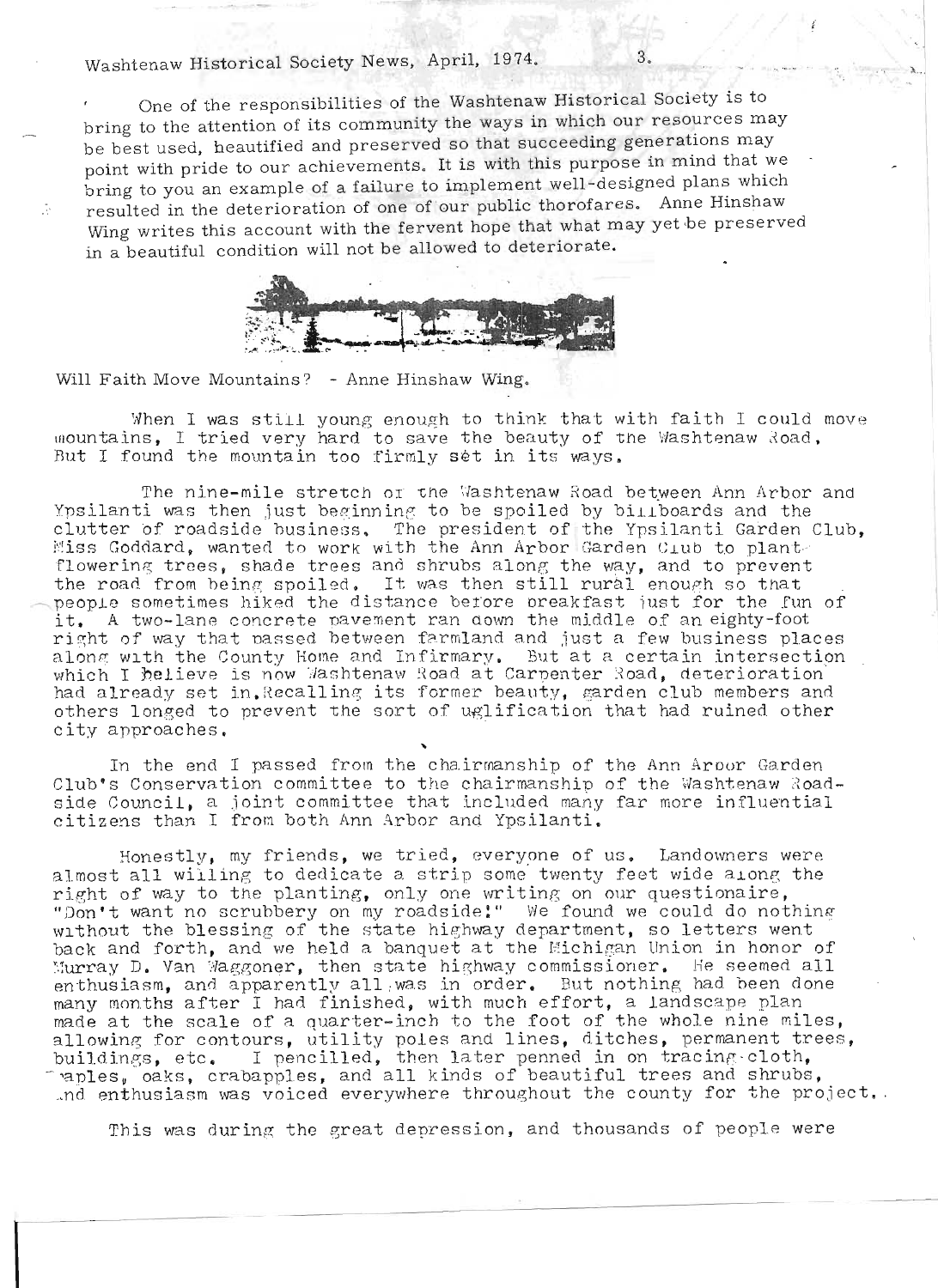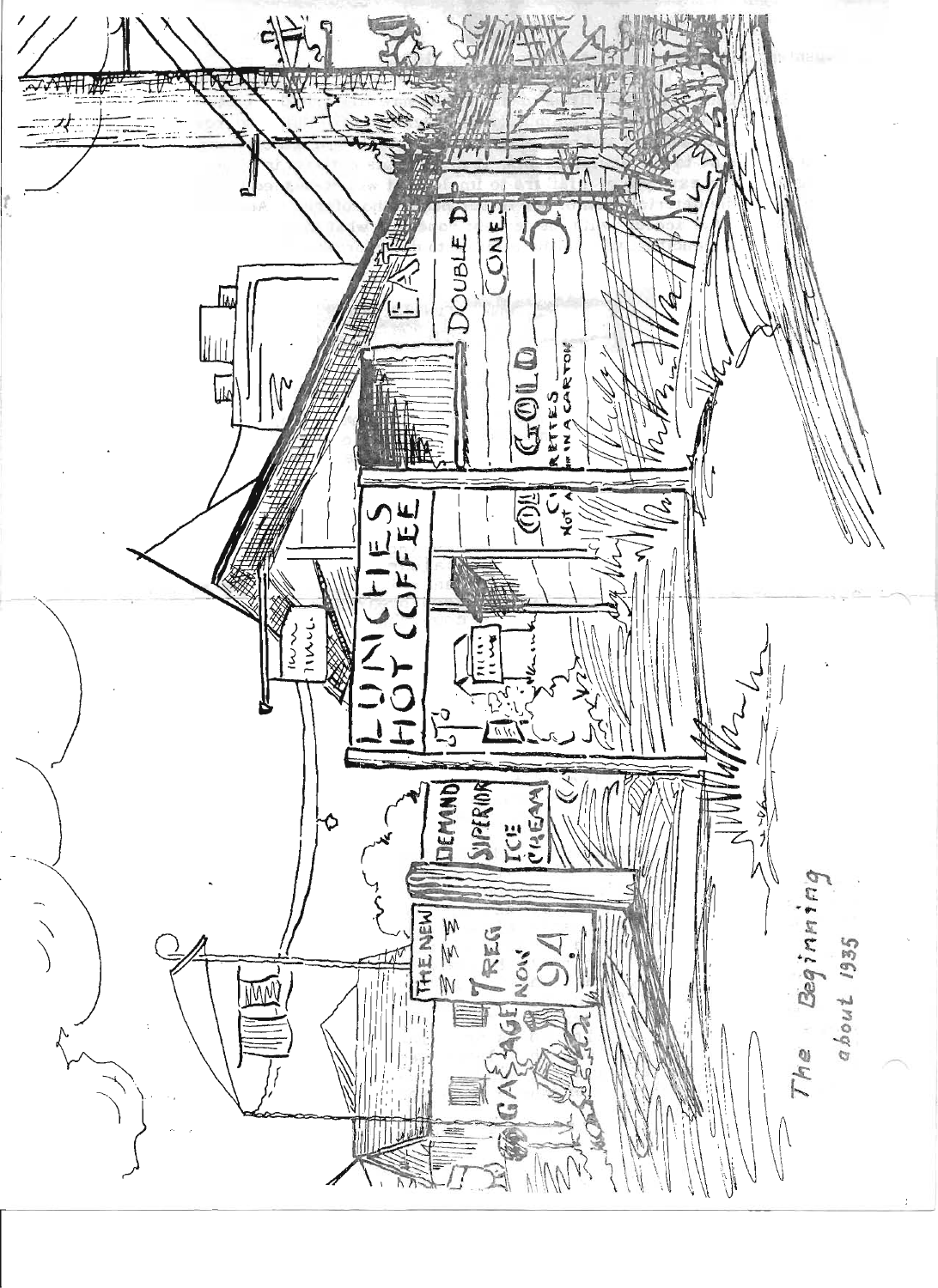Washtenaw Historical Society News, April 1974 5.

working for the various alphabet agencies of the federal government. After waiting a long time for something to turn up, I took a job in Detroit helping to plan the landscaping of a federal housing project. Two council members. Alice and Jessie Bourquin, who were also students of landscape design along with me, also worked on the project. But we had absolute faith that the Washtenaw Road would be made beautiful through our efforts and those of other citizens. Then the Bourquin through our efforts and those of other citizens. Then the Bourquin<br>twins went to Lansing to work for the state, Alice taking a landscape<br>lesigning job with the state highway department. And I left to get<br>parried, expecting designing job with the state highway department. And I left to get married, expecting that the work would go forward in my absence from

Except for short visits I aid not return for the next twenty years or so. Then when we finally came back here to 1ive,I was asleep in the back seat of the car when I was awakened by my husband's saying, "Well, we are almost home so you'd better wake up and look around you." I opened my eyes and asked where we were. He said, and I'll never forget it, "On the Washtenaw Road between Ann Arbor and Ypsilanti!" I gasped, "Oh, No!" But he said, "Oh yes! Yes! Yes!"

Well, folks, you can imagine how I felt. The kind of mess that we all had hoped would never appear on the Washtenaw Road to match the clutter we had hoped to get rid" of (see sketch) had spread irretrievably up and down our once beautiful entrance to the city of Ann Arbor and its companion city, Ypsilanti. I was told that a very rew landowners had refused to cooperate and the state had said it must be all or none. The state highway department had the whole say, and that was that.

I was not the only one who had spent countless hours making that never-used plan. As a state highway department employee, Alice Bourquin was required to do it all over again according to the ideas of , the department, and she produced a very fine new plan for the nine miles. But the best laid plans of mice and men, as we all know, gang aft agley, and all you have to do is to drive from Ann Arbor to Ypsilanti to find out how far agley they can go.

Commercial developments and stately city entrances do not mix well. Traffic is tangled by many driveway openings, and the scenery is ravished. The first impression made upon visitors to the city is important to any city's reputation. And Washtenaw Road used to be . beautiful without any additional planting ;<br>beautiful without any additional planting ;just because of its farmscapes, its shade trees and its native shrubs, vines, and wildflowers.

The ecology movement has inspired many people, and most importantly the younger generation in whose hands the future lies. I am proud of their accomplishments in recent years and hope that they and those who come after them will be able to save some of'the beauty of Washtenaw County that still remains.

Perhaps they can save the beauty and dignity of the Plymouth Road, Huron Parkway, Huron River Drive, what is left of South State and South iuron Parkway, Huron River Drive, what is left of South State and South<br>Wain Roads, and any other thus far little commercialized highways leadain Roads, and any other thus far little commercialized highways lea<br>ng into our cities. I feel sure that the members of the Washtenaw ing into our cities. I feel sure that the members of the Washtenaw<br>Historical Society will lend the help that is necessary to further such endeavors, and insure their success.